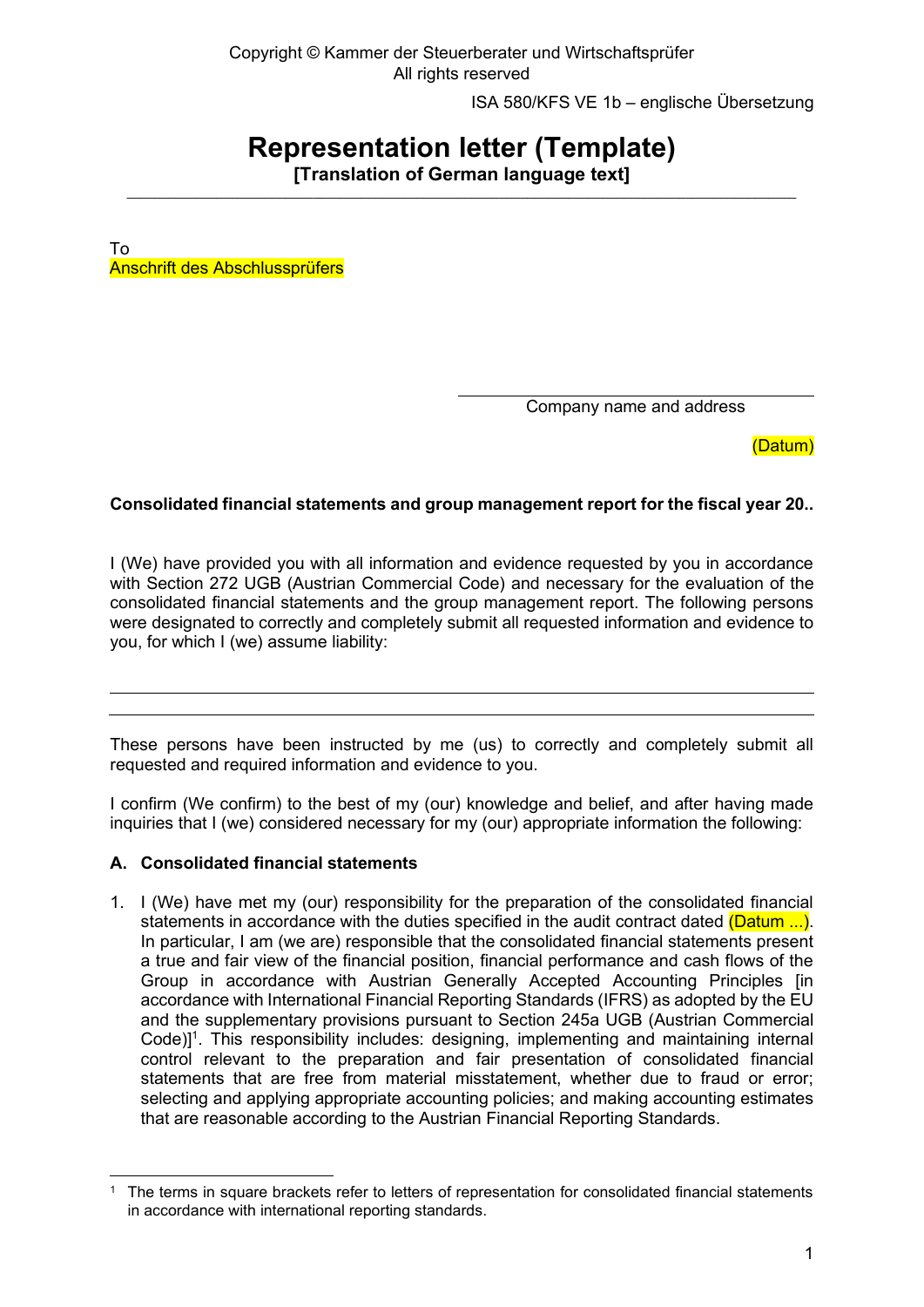- 1. Material assumptions that I (we) used in making the estimates are appropriate and I (we) have communicated them to you or are disclosed in the notes. The methods, significant assumptions and the data used in making the accounting estimates and the related disclosure are appropriate to achieve recognition, measurement and disclosure that is in accordance with the Austrian Financial Reporting Standards. This includes that I (we)
	- $\triangleright$  have taken into account all significant judgments in making the accounting estimates all relevant information of which I (we) am (are) aware.
	- $\triangleright$  confirm that the consistency and appropriateness in the selection or application of the methods, assumptions and data used by me (us) In making the accounting estimates is given.
	- $\triangleright$  confirm that the assumptions appropriately reflect my (our) intent and ability to carry out specific courses of action on behalf of the entity.
	- $\triangleright$  confirm that disclosures related to accounting estimates, including disclosures describing estimation uncertainty, are complete and are reasonable in the context of the Austrian Financial Reporting Standards.
	- $\triangleright$  confirm, that required skills and expertise has been applied in making the accounting estimates.
- 2. Related-party relations and transactions were appropriately accounted for and disclosed in the financial statements in accordance with the requirements of the Austrian financial reporting framework (Austrian Generally Accepted Accounting Principles) [in accordance with IFRS as adopted by the EU].
- 3. For all subsequent events where year-end adjustments or disclosures including the accounting estimates and related disclosure which are contained in the financial statements are required in accordance with the Austrian Financial Reporting Standards (Austrian Generally Accepted Accounting Principles) [in accordance with IFRS as adopted by the EU], corresponding adjustments and disclosures were made.
- 4. All identified or suspected non compliance with laws and regulations and known actual and potential legal disputes and claims, the effects of which have to be taken into account in the preparation of the financial statements, were brought to your attention and accounted for and/or disclosed in accordance with the Austrian Financial Reporting Standards (Austrian Generally Accepted Accounting Principles) [in accordance with IFRS as adopted by the EU].
- 5. My (Our) selection and application of accounting methods is appropriate.
- 6. All plans and intentions that might materially alter the carrying amounts or classification of assets and liabilities in the consolidated financial statements have been accounted for or disclosed in accordance with the Austrian Financial Reporting Standards (Austrian Generally Accepted Accounting Principles) [in accordance with IFRS as adopted by the EU].
- 7. All debts (liabilities and accruals) were recorded and, where appropriate, disclosed in accordance with the Austrian financial reporting framework (Austrian Generally Accepted Accounting Principles) [in accordance with IFRS as adopted by the EU].
- 8. The Group is the legal and economic owner of all assets recognized in the consolidated financial statements. All liens and encumbrances on these assets disclosed in the financial statements have been disclosed in accordance with the Austrian Financial Reporting Standards (Austrian Generally Accepted Accounting Principles) [in accordance with IFRS as adopted by the EU].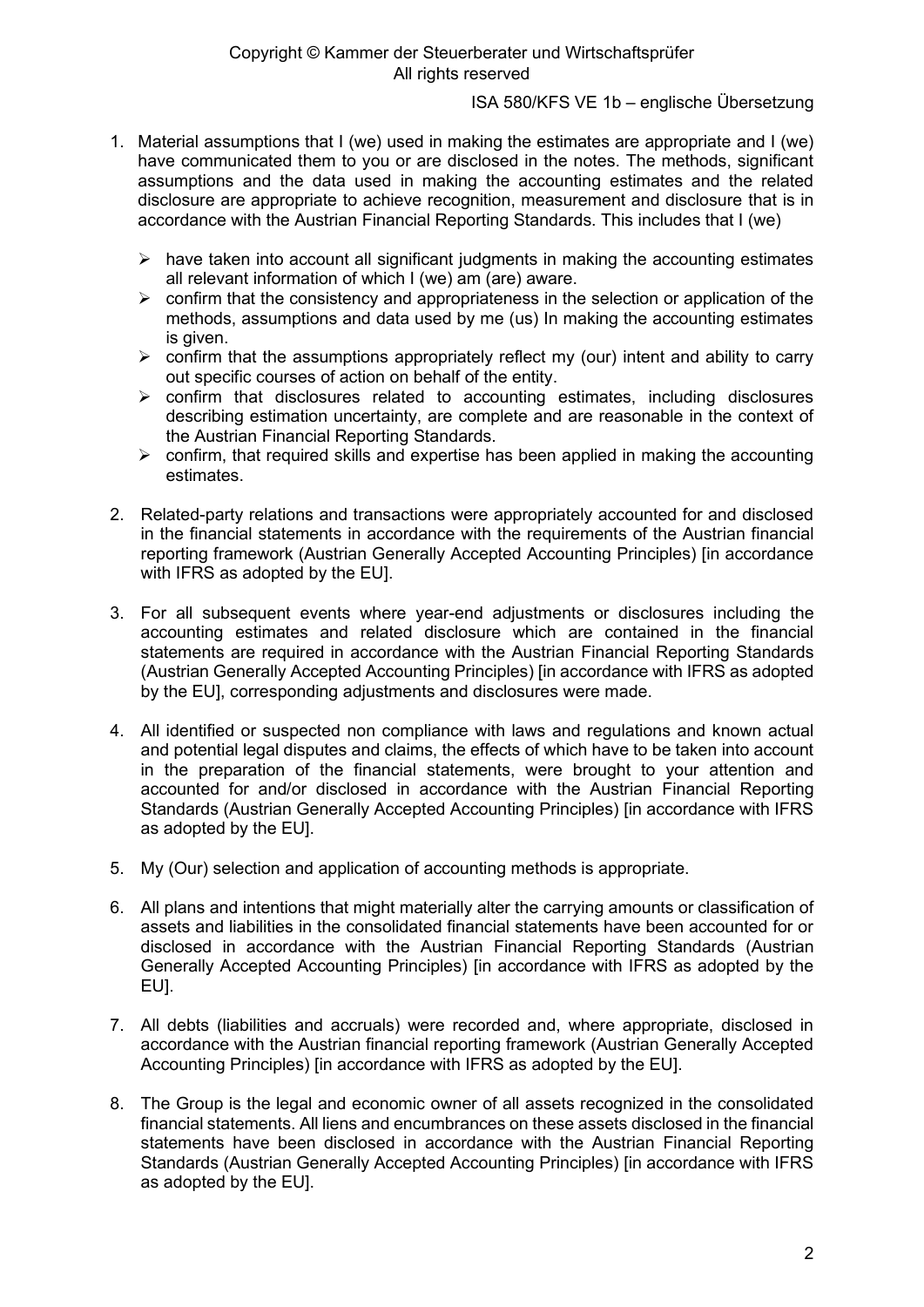#### Copyright © Kammer der Steuerberater und Wirtschaftsprüfer All rights reserved

ISA 580/KFS VE 1b – englische Übersetzung

- 9. I have (We have) complied with all agreements that could have a material effect on the consolidated financial statements. Instances of noncompliance have been disclosed to you.
- 10. An overview of
	- all companies with which the Company was affiliated in the fiscal year ( Section 189a No. 8 UGB),
	- all companies in which the Company had a participating interest in the fiscal year ( Section 189a No. 2 UGB) – unless affiliated with the Company, [without these companies being affiliated with my (our) company,]

including the identity of all related party relationships and transactions of which I (we) am (are) aware was submitted to you. Associates [IAS 28] and joint arrangements [IFRS 11] were identified separately. Associates (Section 189a No. 9 UGB [IAS 28]) and joint arrangements [IFRS 11] were identified separately.

- 11. In my (our) opinion, the consolidated financial statements submitted by you include all group entities that have to be included pursuant to Section 247 UGB [IFRS 10] [and whose inclusion was not waived in accordance with Section 249 UGB]. [Group companies and companies whose inclusion was waived pursuant to IFRS 10 were identified separately under item 11 in the above mentioned overview.]
- 12. The consolidated financial statements were based on financial statements and interim financial statements that were prepared in accordance with the regulations relevant to the consolidated financial statements. To my (our) knowledge, the financial statements underlying the consolidated financial statements include all assets, liabilities, contingent liabilities and accruals, all expenses and income, as well as required disclosures to be reported in accordance with the regulations relevant to the consolidated financial statements.
- 13. All transactions to be consolidated are appropriately accounted for in the consolidated financial statements.
- 14. Any major losses incurred / expected at group companies that have not been included in the consolidated financial statements have been disclosed in the notes to the consolidated financial statements and have been communicated to you in writing.
- 15. At the balance sheet date of the consolidated financial statements, contingent liabilities (Section 199 UGB) and other material financial obligations not required to be recognized on the liabilities' side of the balance sheet (Section 251 (1) in conjunction with Section 237 (1) No. 2 UGB) did not exist  $\ell$  only existed to the extent disclosed in the notes to the consolidated financial statements.
- 16. The protection clause (limitation of reporting pursuant to Section 265 (3) UGB) has not been used / has only been used in the scope outlined in section E.
- 17. In the past fiscal year, the Group (delete as applicable)
	- used currency or interest rate instruments, swaps, options, commodity futures or similar financial instruments or derivatives.
	- did not use any currency or interest rate instruments, swaps, options, commodity futures and similar financial instruments or derivatives in whatever form.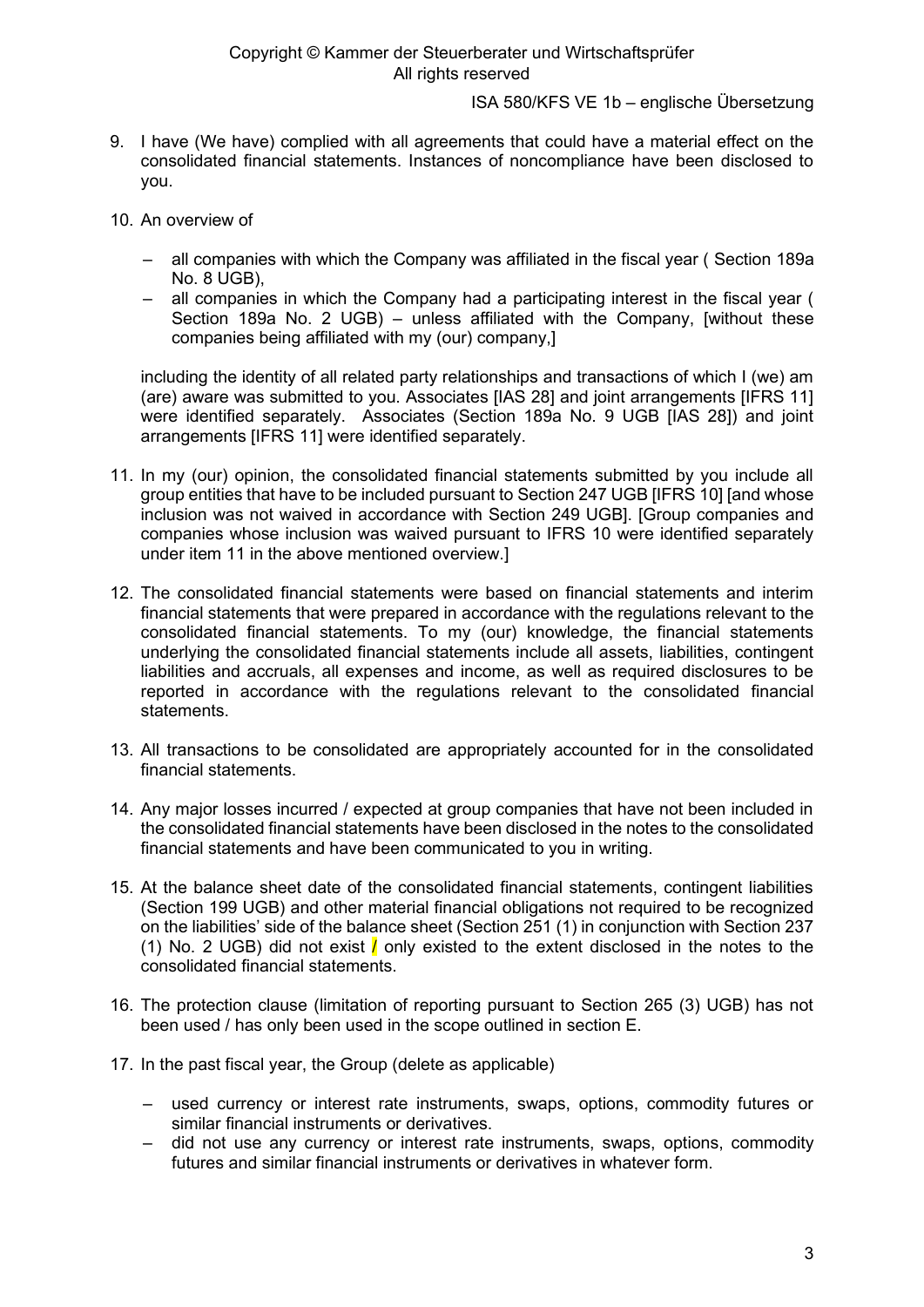At the balance sheet date, the following transactions with the following total (transaction or risk volumes, such as e.g. market value of the contract volume etc.) are outstanding:

I confirm (We confirm) that all transactions which the Group has entered into (such as e.g. options, other financial derivatives, compensation transactions) are recognized in the accounting of the group companies and/or that these transactions are fully listed in the notes to the consolidated financial statements if they are not recognized in the accounting of the group companies.

18. Advances and loans granted and contingent liabilities assumed (Section 251 (1) in conjunction with Section 237 (1) No. 3 UGB)[, expenses for pensions, severance payments and contributions to staff provision funds (Section 251 (1) in conjunction with Section 239 (1) Nos. 2 and 3 UGB)] and remuneration of members of the management board, the supervisory board or similar bodies (Section 251 in conjunction with Section 239 (1) No. 4 UGB)] are fully disclosed in the notes to the consolidated financial statements.

## **B. Group management report**

- 1. I am (We are) responsible for the preparation of the group management report.
- 2. The group management report contains all information required under Section 267 UGB and is consistent with the consolidated financial statements.
- 3. The business development and position of the Group are presented fairly and analyzed in the group management report. The analysis also covers the financial and non-financial performance indicators relevant for the business activity, including information on environmental and employee matters(, where applicable).
- 4. The group management report, where applicable, also deals with
	- the expected development of the Group,
	- the area of research and development,
	- the portfolio of shares in the parent company acquired or pledged by the parent company or a subsidiary or another person for the account of one of these companies,
	- branches of the parent company and of the subsidiaries material to understand the situation of the companies included in the consolidated financial statements,*]*
	- the use of financial instruments to the extent that this is material for the evaluation of the Group's financial position and its financial performance, in which case the following are stated:
		- risk management objectives and policies in relation to the use of financial instruments, including the policy for hedging each major type of forecasted transaction for which hedge accounting is used, and
		- existing price risk, credit risk, liquidity risk and cash flow risks.
- 5. For a parent company that is subject to Section 267 (3a) or (3b) UGB: the group management report also has to contain disclosures pursuant to Section 243a UGB.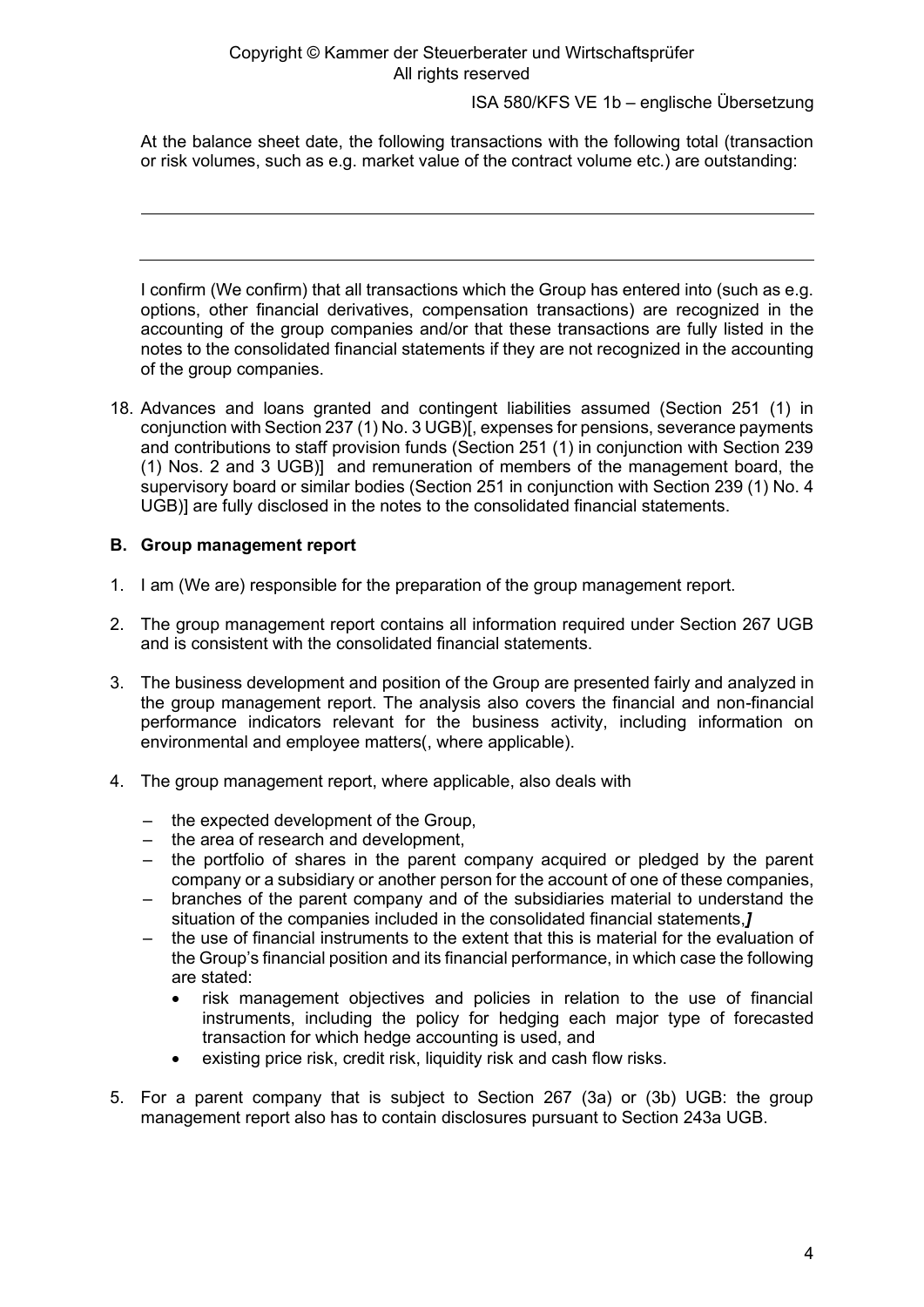# **C. Internal control system**

I am (We are) responsible for the design (concept, implementation, ongoing maintenance and enhancements) of an adequate internal control system (refer to Section 82 AktG (Stock Corporation Act) and Section 22 GmbHG (Limited Liability Companies Act)).

By internal control system I (we) mean the process by which

- the effectiveness and efficiency of operating activities (this also includes the protection of assets against losses from damages and malversations),
- the reliability of financial reporting, and
- the compliance with laws and regulations applicable to the Group

is monitored and controlled in order to avoid that the achievement of the Group's business objectives is affected by the occurrence of business risks.

There were and currently are no failures or material deficiencies in the internal control system. / I (We) have informed you of all failures or material deficiencies in the internal control system.

## **D. Information provided**

- 1. I have (We have) provided you with the following:
	- All information, such as records and documentations, as well as other matters relevant to the preparation of the consolidated financial statements and the group management report;
	- additional information that you requested from me (us);
	- unrestricted access to all persons within the Group.
- 2. All transactions were recorded in accounting documentation and accounted for in the financial statements.
- 3. I have (We have) notified you of the results of my (our) assessment of risks that the consolidated financial statements and the group management report might contain material misstatements due to fraud.
- 4. I have (We have) notified you of fraud that I (we) have become aware of or I (we) suspect with regard to the group to be audited, in particular those by legal representatives or other executive employees, by employees who play a key role in the internal control system, or by other persons whose fraud might have a material impact on the consolidated financial statements and the group management report.  $\frac{1}{1}$  am not (We are not) aware of any fraud with regard to the group to be audited, in particular those by legal representatives or other executive employees, by employees who play a key role in the internal control system, or by other persons whose fraud might have a material impact on the consolidated financial statements and the group management report.
- 5. I (We) have notified you of all allegations communicated to me (us) by employees, former employees, analysts, oversight authorities or other persons of committed or suspected fraud that might have a material impact on the consolidated financial statements and the group management report.  $\frac{1}{2}$  have not been (We have not been) informed by employees, former employees, analysts, oversight authorities or other persons of any allegations concerning committed or suspected fraud that might have a material impact on the consolidated financial statements and the group management report.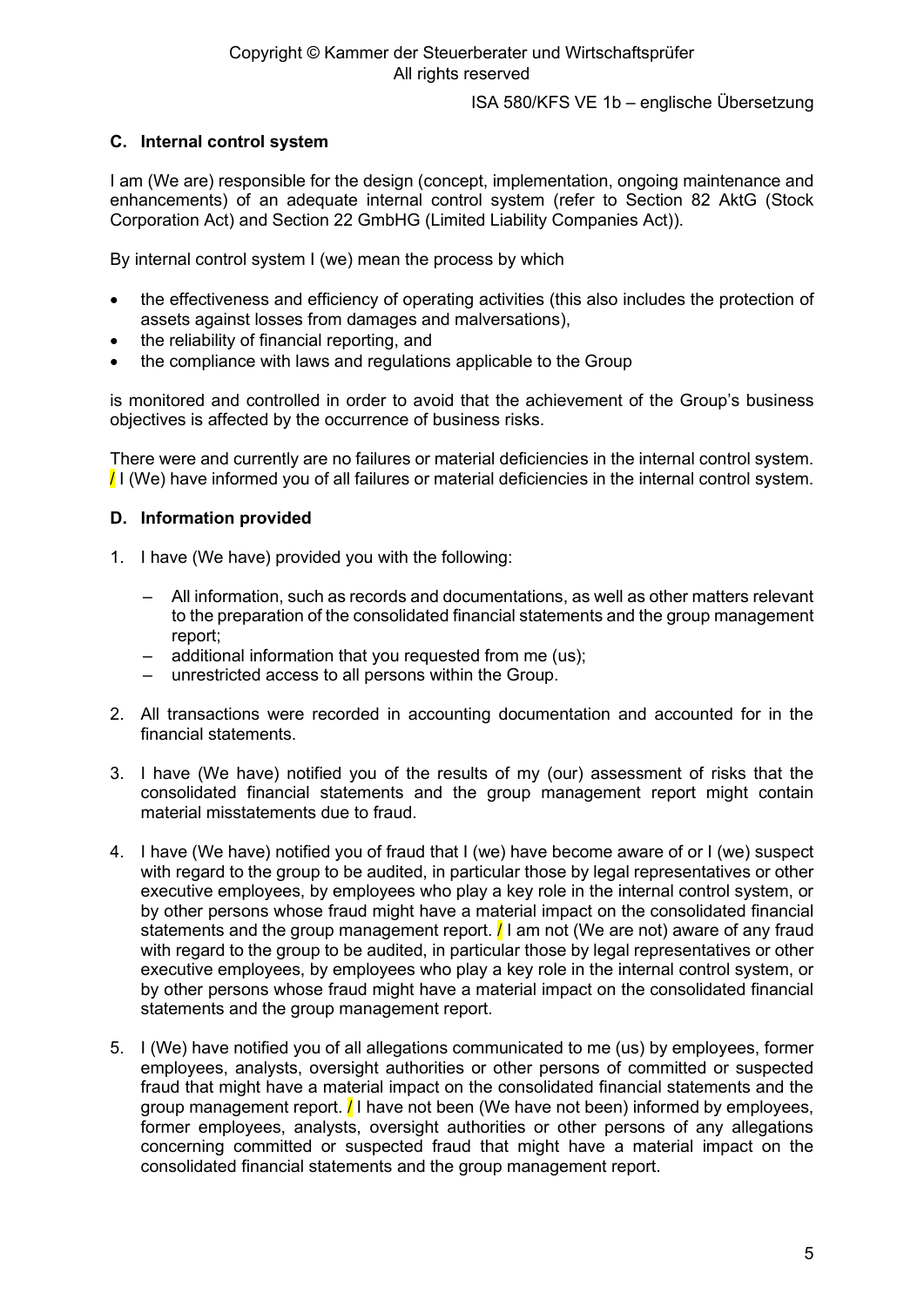- 6. Other violations of statutory provisions and supplemental regulations of the memorandum and articles of association that are relevant to the contents of the consolidated financial statements or the group management report or significantly affect the fair presentation of the Group's financial position and financial performance do not exist.  $\prime$  I have (We have) notified you of all violations of statutory provisions and supplemental regulations of the memorandum and articles of association that are relevant to the contents of the consolidated financial statements and the group management report or significantly affect the fair presentation of the Group's financial position and financial performance.
- 7. Information on related parties, on relationships with and between them, as well as on transactions with and between them was made available to you.

(Alternative 1) I (we) will not publish any documents individually or in aggregate, which comprise an annual report according to ISA 720.12 (a).

(Alternative 2) I (we) have disclosed to you all documents, individually or in aggregate, which comprise an annual report according to ISA 720.12 (a) and I (we) am (are) planning to publish and handed over to you in the final (approved) version, if available. (When some or all of these documents will not yet be available in the final version:) I (we) confirm, that we will provide to you those documents, which are not yet available in the final (approved) version, as soon as the final version is available prior to its issuance, such that you can complete the audit procedures required by ISA 720.

(When the annual report according to ISA 720.12(a) is already available in the final version:)

I (we) confirm that I (we) have provided to you the final version of the annual report.

#### **E. Additional remarks and cross-references to appendices**

A summary of unadjusted misstatements is enclosed. I confirm (We) confirm the effects of these misstatements are immaterial, individually and in aggregate, to the financial statements as a whole. (Optional: I (we) do not of the view, that the issue …. and …. are misstatements, because ….)

Furthermore, a summary of adjusted misstatements is enclosed.<sup>2</sup>

<sup>2</sup> if applicable